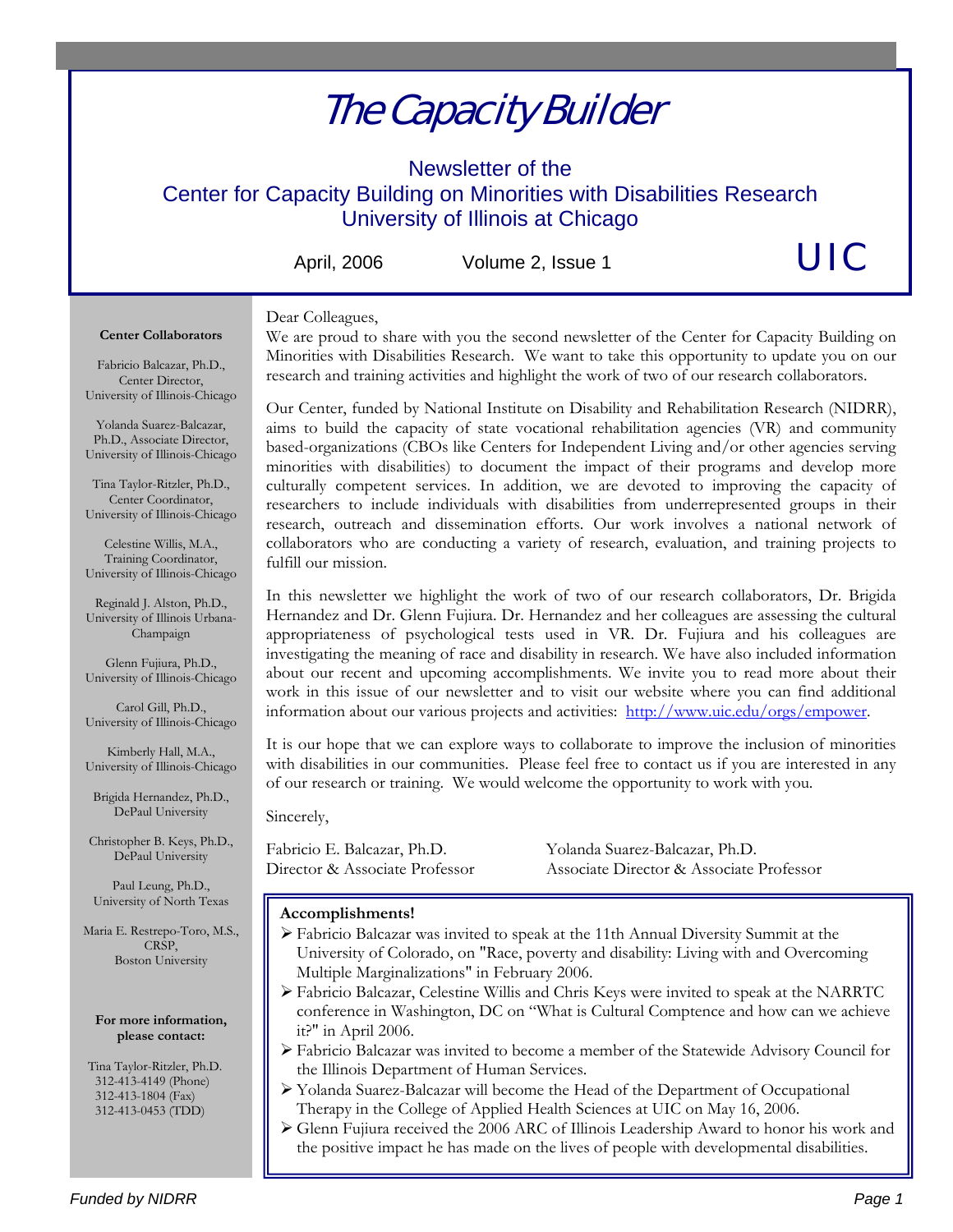**The Psychological Assessment Study: Examining the Cultural Appropriateness of Psychological Tests when Assessing Vocational Rehabilitation**

**Principal Investigator: Brigida Hernandez, PhD Institutional Affiliation: DePaul University** 

**Graduate Research Assistants: Elizabeth Horin, MA, Andrea Saul, & Oscar Donoso** 

For many individuals with a disability, the evaluation phase of the vocational rehabilitation (VR) process involves the administration of tests that aim to assess intelligence, achievement skills, personality, vocational aptitude, and vocational interests. Results from such an evaluation are often vital to determining rehabilitation needs and goals. If properly used, these tests may provide valuable information to psychologists, vocational rehabilitation counselors, and clients (Rubin & Roessler, 2001).

Although diagnostic testing is a critical component of the vocational rehabilitation process, the use of standardized tests with individuals who have disabilities has been questioned (Rogan & Hagner, 1990). Specifically, Menchetti and Rusch (1988) argue that the predictive validity of tests is poor because of their focus on individual attributes and failure to consider the influence of the work environment on these attributes. Menchetti and Rusch also note that some tests are culturally biased, which would further affect the validity of results for ethnic minority individuals. Given that many diagnostic instruments are standardized with members of the mainstream population, it is not culturally appropriate to assume that tests are valid and reliable when used with people of diverse backgrounds (Frisby, 1998; Gray-Little & Kaplan, 1998).

The first goal of our five-year project was to review current literature concerning the psychological assessment of ethnic minorities when making disability determination and providing vocational rehabilitation services. To date, we have identified, reviewed, and summarized a total of 120 journal articles and 11 book chapters that pertain to psychological testing and members of ethnic minority groups (specifically, African Americans, Asian Americans, Latinos, and Native Americans). As a result of this review, we have identified several trends.

First, most empirical studies related to ethnic minorities and psychological testing have focused on the domains of intelligence and personality. Less attention has been paid to the areas of achievement, vocational aptitude, and vocational interests. Second, there is a lack of ethnic representation during the standardization of published tests, and the disability community is even less represented. Third, empirical studies that have examined the appropriateness of published norms for members of ethnically diverse groups indicate that there is a potential for over-pathologizing. Fourth, the adequacy of translations and adaptations of published tests varies widely, with some tests demonstrating better adequacy than other tests. Lastly, there are a number of cultural considerations that need to be kept in mind when testing ethnic minorities (including heterogeneity of cultural groups, impact of acculturation, and cultural expectations during the testing process).

During this past year, we have also developed a survey that will be completed by 150 VR personnel who administer psychological tests to individuals with disabilities seeking VR services in Illinois, Texas, California, Florida, and New York to examine the most commonly used standardized tests, surveys, and procedures. We will also assess the multicultural competence of participants and examine modifications made when testing clients who are ethnically diverse and disabled. This survey will be completed online and/or by telephone.



Pictured from left to right are Oscar Donoso, Brigida Hernandez, and Elizabeth Horin.

### **Future plans**

*2006-2007***:** Conduct workshops in the five aforementioned states to present findings from our literature review (Year 1) and survey results (Year 2). These workshops will be with individuals who completed the survey from Year 2 and interested others with the goal of improving the assessment process for ethnic minority clients seeking VR services.

*2007-2008:* Develop and disseminate a practitioners' guide to strengthen the delivery of culturally-competent services among VR personnel who are responsible for psychological testing. *2008-2009:* Disseminate project findings.

Project update continued on page 4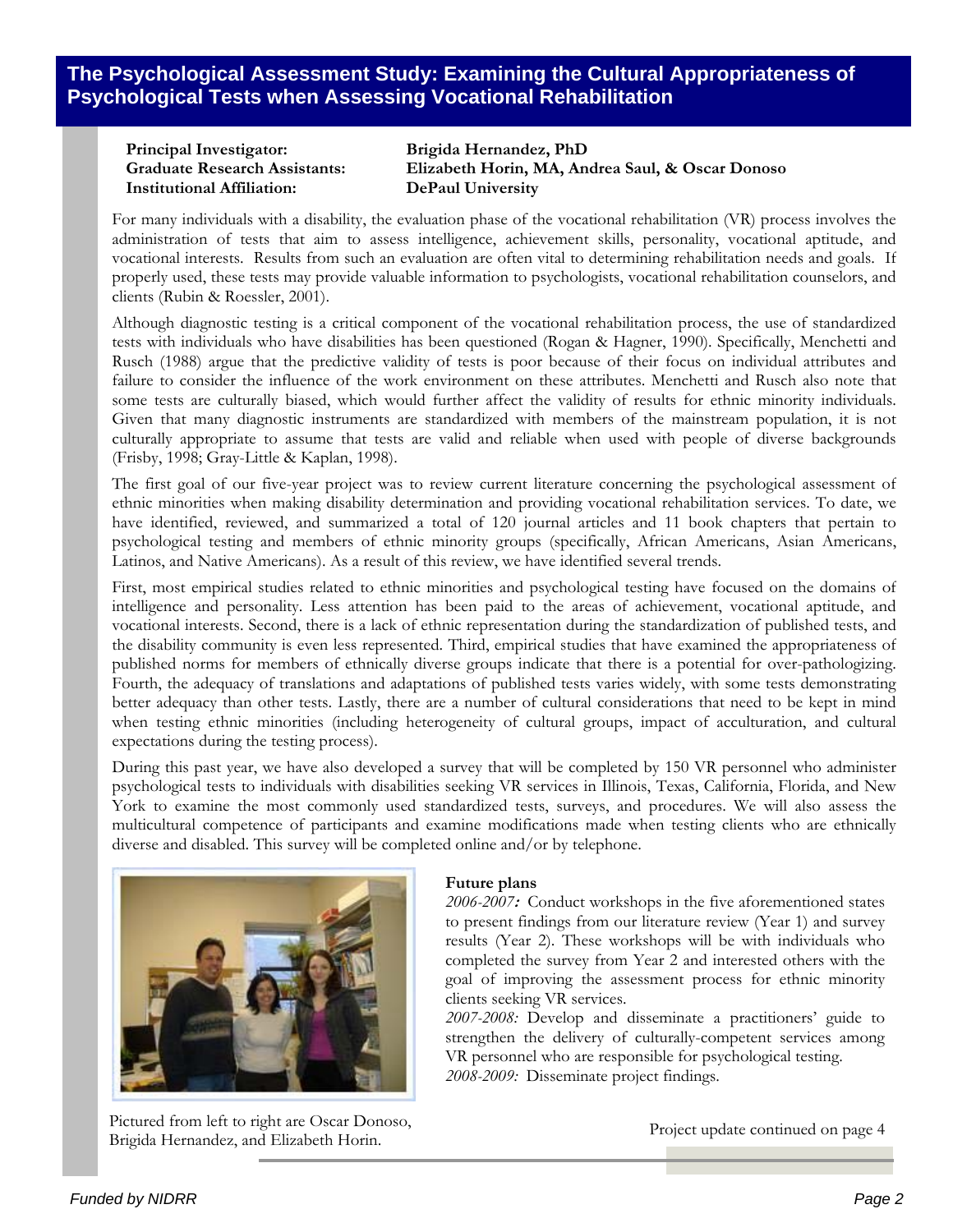### **Principal Investigator: Glenn T. Fujiura, PhD Graduate Research Assistants: Carlos Drazen, MA Institutional Affiliation: University of Illinois at Chicago**

"Epistemology" refers to the origin of knowledge or knowing. The central premise of this project is that consideration of the assumptions, rationales, and functions of research is as fundamental as the methodology or findings. Our analysis of the literature originated from a sense that disability scholars have yet to engage in a systematic dialogue over the meaning of race and ethnicity in our research. In effect, have we really reflected on our constructions of race in the research questions we ask about disability? This is a familiar thread in epistemological discussion -- that the research enterprise is composed of many different logics and languages, and inquiry is represented by multiple ways of knowing. The intent is to enhance awareness among researchers, particularly new and emerging researchers, of the broad tapestry of research within being conducted in the field.

Employing a concept mapping approach (Trochim, 1989), we evaluated published articles incorporating the themes of race and disability in the fields of rehabilitation, education, history, cultural studies, public health, medicine, among others. Concept mapping is a general approach to the generation and organization of a topic or construct rather than a specific set of techniques (Trochim, 2001); in the current project we engaged in an iterative series of structured evaluations of studies. Each review involved developing a label describing how the author(s) conceptualized the nexus of race and disability in the study research question. In many cases, discussion was required to reach consensus on the label (our thanks to Shilpaa Anand for serving as a third reader on many of the articles). Labels were revised where necessary when subsequent reviews revealed new perspectives, and preliminary pictorial representations, or "maps," were drawn identifying each of the labels and their hypothesized interrelationships. A final map was arrived at relatively quickly and subsequent reviews were employed to "challenge" the adequacy of the map as a classification tool.

Each study was evaluated on the basis of this question: "How do the investigators construct the nexus of race and disability in their research question?" In effect, research questions represent our "raw data." To date, we have derived a four-fold scheme within which race and disability is studied: (1) phenomenology of experience; (2) competence of persons or systems, (3) equity, or (4) culture. Within each of these broad themes, questions cluster around a larger number of lines of research. Phenomenological studies fall into one of three lines of research that looked at selfidentity or the disability experience as mediated by cultural consciousness. Competence studies focus on behaviors, attitudes as they related to access, and encompass research focused on either individuals or systems. Constructing research in terms of equity is the dominant framework in all disciplines: prediction research, diagnosis and assessment, population studies, and numerous studies of group mediators such as poverty, culture, racism, empowerment, and geography. The

smallest body of work is represented in the study of culture where questions are contextualized through the lens of racial or ethnic or disability culture.

Given the complexity and breadth of the topic, our observation of "theoretical pluralism" (Hooker, 1987) is hardly surprising; the topic is being studied (if not embraced) across a range of disciplines and traditions of inquiry. Breadth however, invites fragmentation. Our perspectives on race and disability are represented piecemeal across discipline, topic, and focus. While the analysis and synthesis remains a work in progress, we hope to complete the paper this summer with a more fully developed summary of themes, including the role of discipline in dictating the forms of knowledge. Our goal is for this and subsequent papers on research to provide broad frameworks that can assist guide researchers entering the field of study.

### **References**

Hooker, C. A. (1987). *A realistic theory of science*. Albany: State University of New York Press.

Trochim, W.M.K. (1989). An introduction to concept mapping for planning and evaluation. *Evaluation and Program Planning 12*, 1–16.

Trochim, W.M.K. (2001). *The research methods knowledge* base, 2nd Edition. Cincinnati, OH: Atomic Dog Publishing.



Glenn Fujiura



Carlos Drazen